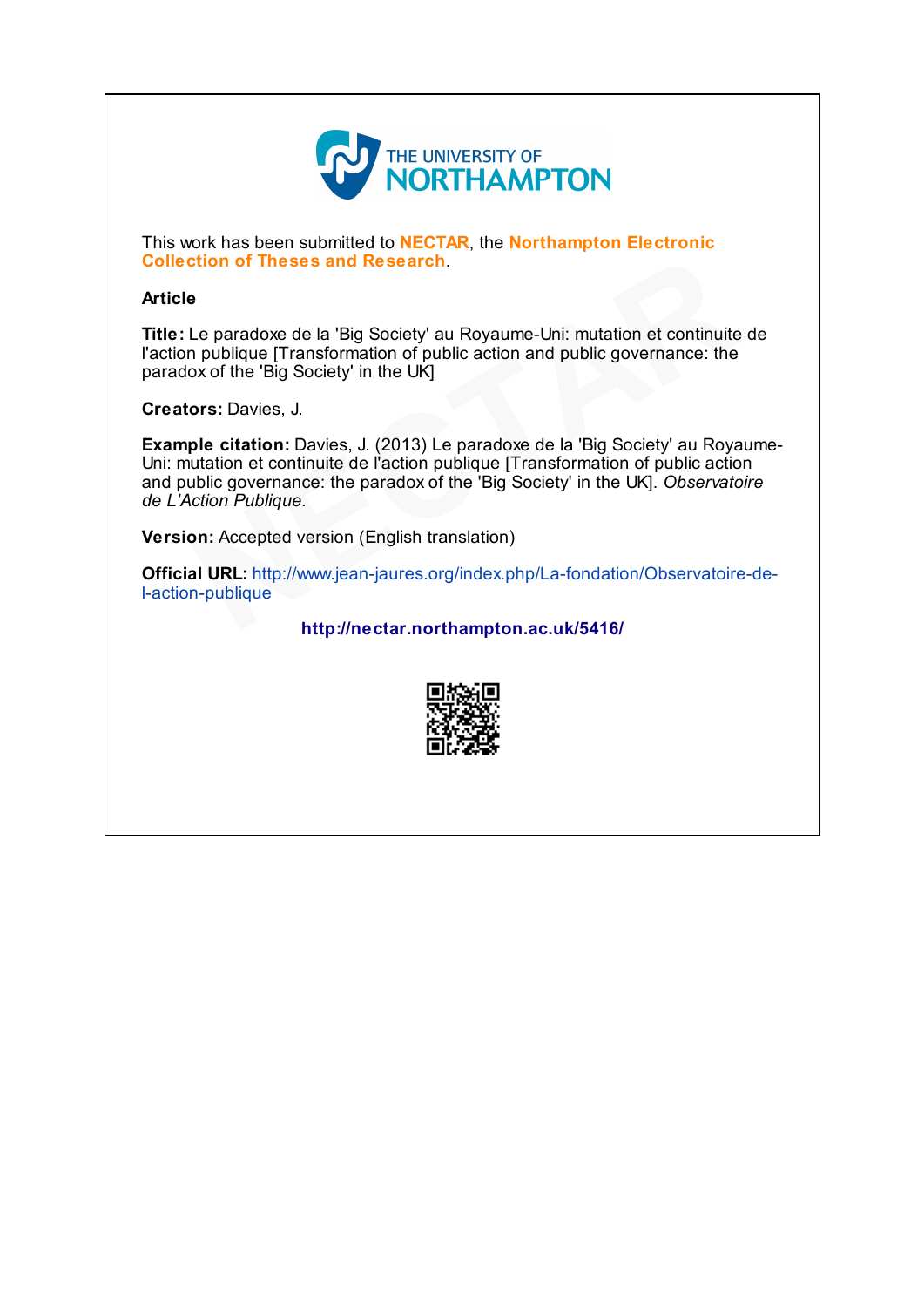## **Transformation of public action and public governance: the Paradox of the Big Society in the UK**

Jim Davies\*

There is something of an ironic coincidence in writing a brief resume of the changes to UK public service delivery at the time of the death of Baroness Thatcher. As Prime Minister, it was Margaret Thatcher who, using as an example an issue related to social housing, declared in 1987 that there was no such thing as society.<sup>1</sup> On a benevolent analysis her meaning was subject to misunderstanding,<sup>2</sup> yet the neo-liberal imperative of the 1980's is evident in the 'Big Society' programme of the present UK coalition government. As commentators on social policy, Walker and Corbett point out that '[o]n close inspection the two policy approaches are remarkably similar even though the main thrust of their rhetoric is not'.<sup>3</sup> The 'Big Society' is merely the latest label for a political agenda that has its roots in the Thatcher era, and which maintains a '...characteristic expression in antagonism towards the state' 4 that can be seen in the policy approaches for public service provision. These are policies that underpin a long term strategy for the development of social capital based on the three intermediary goals of community empowerment, social action and the 'opening up' of public services.<sup>5</sup> In this short paper the discussion concentrates on this third 'pillar' of the Big Society: the 'opening up' of public services and the growth of private and third sector enterprises that provide services to the public on behalf of the government, or to the government itself, and form a new and developing Public Service Industry.<sup>6</sup>

With the exception of those public service elements maintained under universal and public service obligations, the liberalisation and privatisation of the network utilities and heavy industrial sectors has long ago narrowed the idea of 'public services' in the UK to those social services that encompass health, education, social insurance and law enforcement at the national level, or social and community care, welfare and social housing at a more local level. The distinction, applied at the EU level, between Services of General Economic Interest (SGEI) and Social Services of General Interest (SSGI) is however becoming increasingly more difficult to apply. Paradoxically, whilst the 'social' has become the dominant sphere of public service, reflecting the intrinsic nature of residual public sector services, the growth of a new Public Services Industry to provide for delivery introduces an increasing reliance on the 'economic' operator and competition. Public services may still be paid for, or paid for in part, by the taxpayer but the role of public bodies is now more often that of a commissioning organisation with services provided by private or third sector voluntary enterprises, or a combination of these providers, that make up the Public Services Industry.

The 'Big Society' initiative is controversial, generating on the one hand enthusiasm and interest with for example parents, teachers or community groups volunteering their time to set up independent state funded 'free schools',<sup>7</sup> and on the other hand cynicism and hostility in respect of the opening up of the National Health Service to new private health care providers.<sup>8</sup> The aims of the initiative are to introduce

 $<sup>1</sup>$  See, transcript of interview for Woman's Own, September 1987, accessed 10/04/2013 at</sup>

<sup>3</sup> Walker A and Corbett S., The Big Society: A Critical Perspective, accessed 10/04/2013 at http://www.socialpolicy.org.uk/lincoln2012/Walker%20P4.pdf

1

http://www.bis.gov.uk/files/file46965.pdf

<sup>\*</sup> Dr. Jim Davies, Senior Lecturer in European and International Private Law, University of Northampton

<http://www.margaretthatcher.org/document/106689>

 $^2$  Richard Chartres, The Bishop of London (funeral address), see analysis, politics.co.uk, accessed 10/04/2013 at http://www.politics.co.uk/comment-analysis/2013/04/17/analysis-bishop-of-london-s-margaret-thatcher-funeral-addres

<sup>4</sup> See, ibid

<sup>5</sup> Civil Exchange, *The Big Society Audit 2012*, p10, accessed 10/04/2013 at http://www.civilexchange.org.uk/wpcontent/uploads/2012/09/THE-BIG-SOCIETY-AUDIT-2012finalwebversion.pdf

<sup>6</sup> See, DeAnne Julius, *Public Services Industry Review*, BERR (2008), p. 5, accessed 10/04/2013 at

 $^7$  Although as Higham identifies, the application process for free schools is not well disposed to meeting the needs of disadvantaged communities, rather it '...appears capable of diverting state resources towards more advantaged actors', Higham R., Free schools in the Big Society: the motivations, aims and demography of free school proposers, 2013, *Journal of Education Policy*, accessed 10/04/2013 at http://www.tandfonline.com/doi/abs/10.1080/02680939.2013.792017

<sup>8</sup> Op. cit n5, p. 6